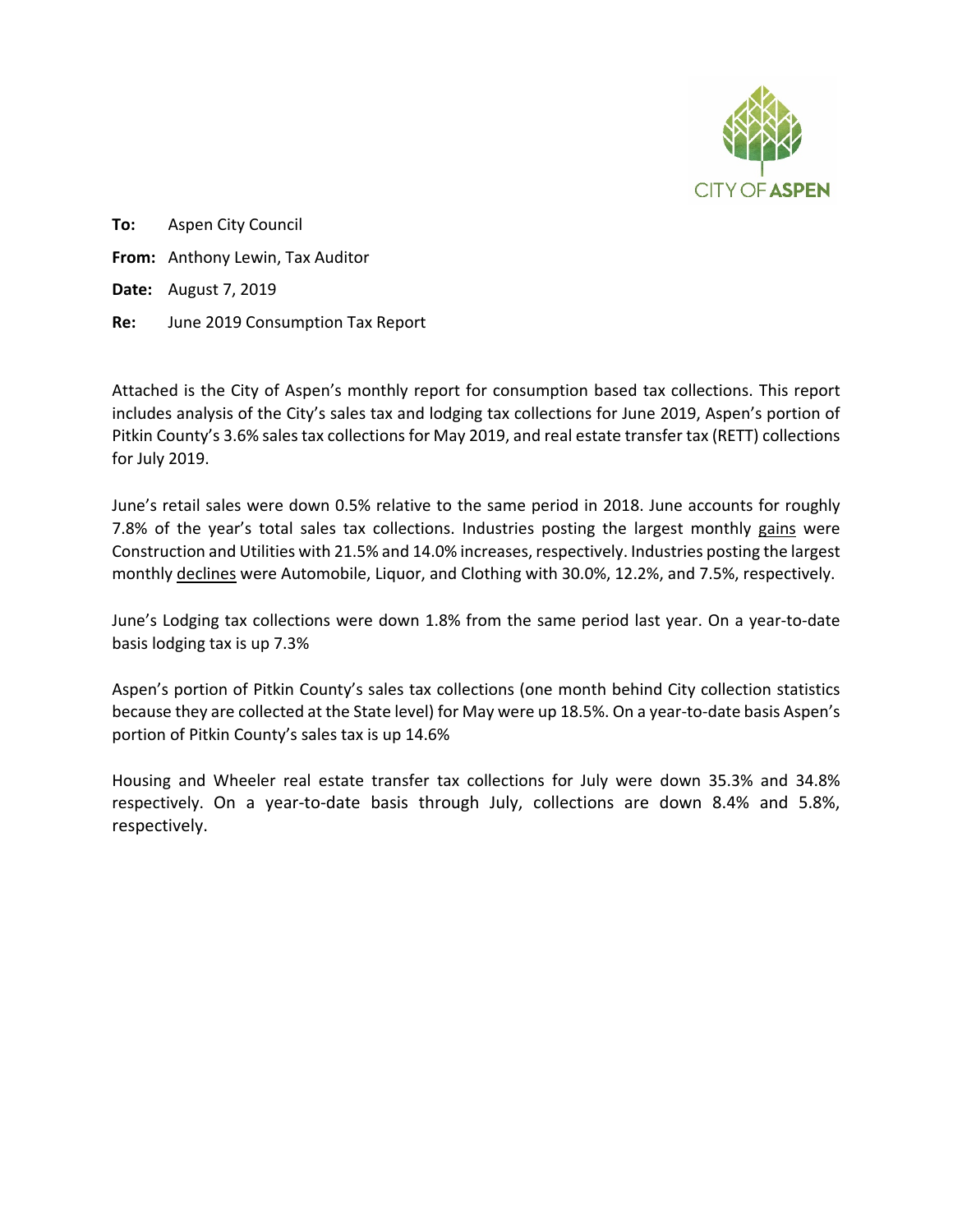

**To:** Aspen City Council **From:** Anthony Lewin, Tax Auditor **Date:** August 7, 2019 **Re:** June 2019 Consumption Tax Report

Attached is the City of Aspen's monthly report for consumption based tax collections. This report includes analysis of the City's sales tax and lodging tax collections for June 2019, Aspen's portion of Pitkin County's 3.6% sales tax collections for May 2019, and real estate transfer tax (RETT) collections for July 2019.

June's retail sales were down 0.5% relative to the same period in 2018; however, June accounts for roughly 7.8% of the year's total sales tax collections. Industries posting the largest monthly gains were Construction and Utilities with 21.5% and 14.0% increases, respectively. Industries posting the largest monthly declines were Automobile, Liquor, and Clothing with 30.0%, 12.2%, and 7.5%, respectively.

June's Lodging tax collections were down 1.8% from the same period last year. On a year-to-date basis lodging tax is up 7.3%

Aspen's portion of Pitkin County's sales tax collections (one month behind City collection statistics because they are collected at the State level) for May were up 18.5%. On a year-to-date basis Aspen's portion of Pitkin County's sales tax is up 14.6%

Housing and Wheeler real estate transfer tax collections for July were down 35.3% and 34.8% respectively. On a year-to-date basis through July, collections are down 8.4% and 5.8%, respectively.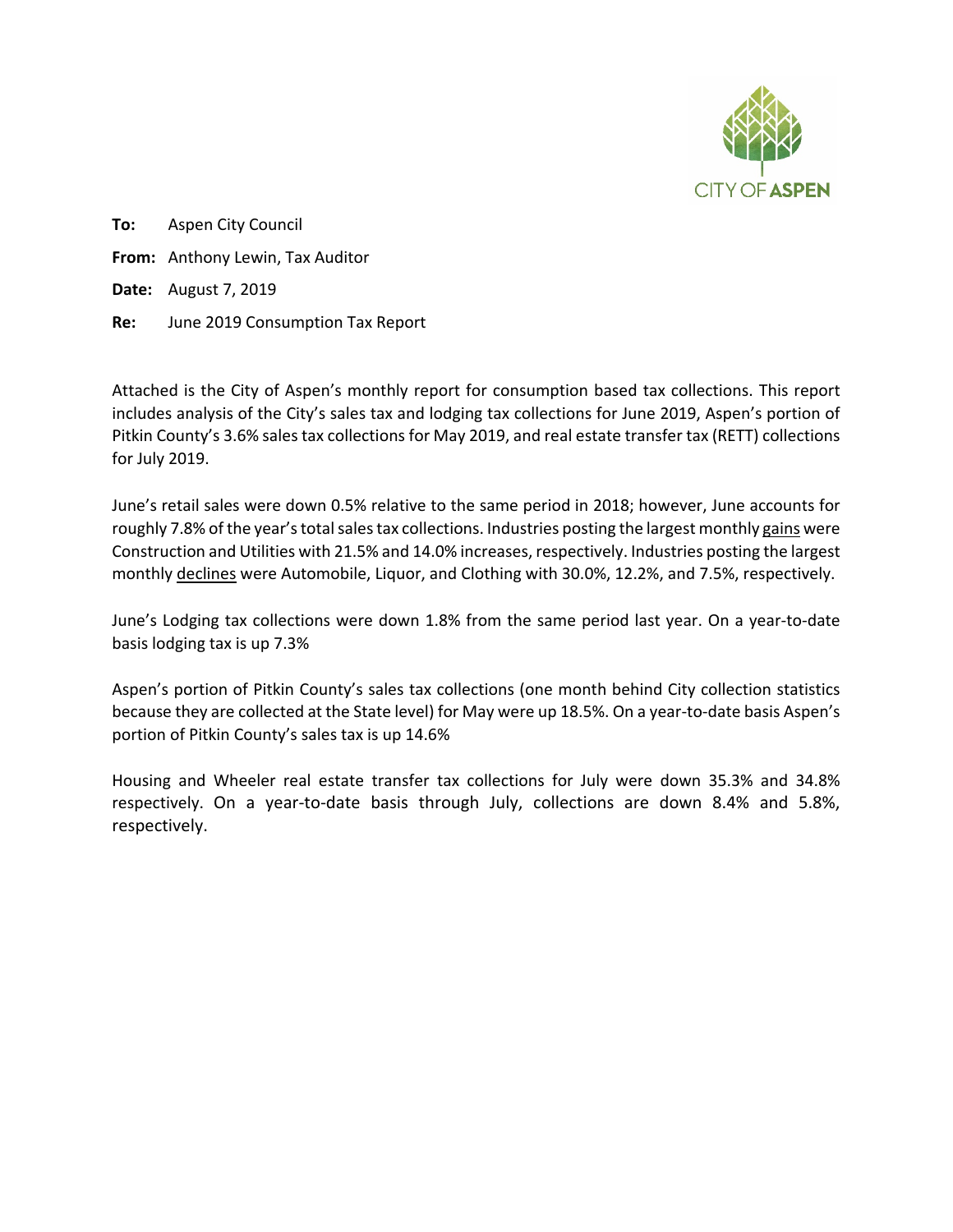#### **City of Aspen Retail Sales by Industry June 2019**



```
June Monthly Retail Sales
```

| Category              | <b>Monthly Retail Sales</b> | <b>Businesses</b><br>Reporting | % Change Prior<br>Year | % Monthly<br><b>Retail Sales</b> |
|-----------------------|-----------------------------|--------------------------------|------------------------|----------------------------------|
| Accommodations        | \$18,370,350                | 111                            | $(2.1\%)$              | 27.8%                            |
| Restaurants & Bars    | \$11,314,372                | 76                             | $(1.4\%)$              | 17.1%                            |
| Sports Equip/Clothing | \$2,448,758                 | 46                             | $(1.4\%)$              | 3.7%                             |
| Clothing              | \$4,958,092                 | 81                             | (7.5%)                 | 7.5%                             |
| Food & Drug           | \$4,767,421                 | 49                             | $(0.6\%)$              | 7.2%                             |
| Liquor                | \$858,975                   | 9                              | (12.2%)                | 1.3%                             |
| Miscellaneous         | \$7,492,206                 | 468                            | (3.8%)                 | 11.3%                            |
| Construction          | \$8,143,686                 | 198                            | 21.5%                  | 12.3%                            |
| Luxury Goods          | \$2,257,617                 | 69                             | (5.9%)                 | 3.4%                             |
| <b>Utilities</b>      | \$3,212,271                 | 89                             | 14.0%                  | 4.9%                             |
| Automobile            | \$1,379,297                 | 1                              | $(30.0\%)$             | 2.1%                             |
| Marijuana             | \$861,938                   | 8                              | (3.7%)                 | 1.3%                             |
| Total                 | \$66,064,983                | 1205                           | (0.5%)                 | 100.0%                           |

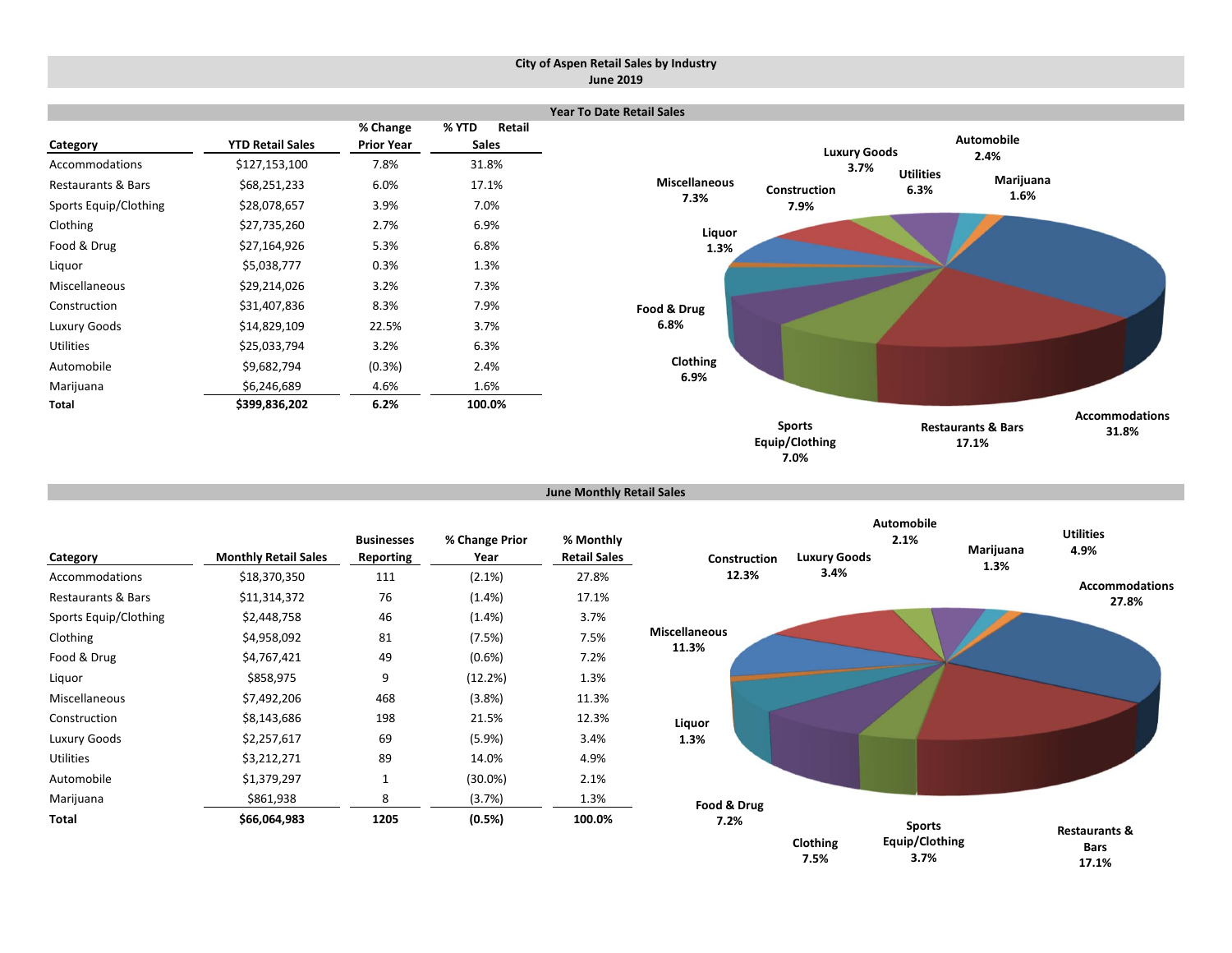## **City of Aspen Sales and Lodging Tax June 2019**

|                                                     |                  | <b>Year To Date Tax Collections</b> |                                                               |                                            |                       |
|-----------------------------------------------------|------------------|-------------------------------------|---------------------------------------------------------------|--------------------------------------------|-----------------------|
|                                                     | <b>YTD Taxes</b> | % YTD                               |                                                               | 1.0% Sales Tax: Parks &                    |                       |
| Tax Type                                            | <b>Collected</b> | <b>Taxes</b>                        | 2.0% Lodging Tax: Tourist                                     | Open Space                                 |                       |
| 1.0% Sales Tax: Parks & Open Space                  | \$3,999,953      | 38.0%                               | Promotion/<br>Transportation                                  | 38.0%                                      |                       |
| 0.5% Sales Tax: Parks & Open Space                  | \$1,999,497      | 19.0%                               | 20.2%                                                         |                                            |                       |
| 0.15% Sales Tax: Transportation                     | \$599,947        | 5.7%                                |                                                               |                                            |                       |
| 0.45% Sales Tax: Affordable Housing/ Childcare      | \$1,799,835      | 17.1%                               |                                                               |                                            |                       |
| 2.0% Lodging Tax: Tourist Promotion/ Transportation | \$2,130,095      | 20.2%                               |                                                               |                                            | 0.5% Sales Tax: Parks |
| <b>Total</b>                                        | \$10,529,326     | 100%                                | 0.45% Sales Tax:<br>Affordable Housing/<br>Childcare<br>17.1% | 0.15% Sales Tax:<br>Transportation<br>5.7% | & Open Space<br>19.0% |

# **June Monthly Tax Collections**

| Tax Type                                            | <b>Monthly Taxes</b><br><b>Collected</b> | % Monthly<br><b>Taxes</b> | 2.0% Lodging Tax:                           | 1.0% Sales Tax: Parks &<br>Open Space<br>39.7%              |
|-----------------------------------------------------|------------------------------------------|---------------------------|---------------------------------------------|-------------------------------------------------------------|
| 1.0% Sales Tax: Parks & Open Space                  | \$658,543                                | 39.7%                     | <b>Tourist Promotion/</b><br>Transportation |                                                             |
| 0.5% Sales Tax: Parks & Open Space                  | \$329,192                                | 19.8%                     | 16.7%                                       |                                                             |
| 0.15% Sales Tax: Transportation                     | \$98,774                                 | 6.0%                      |                                             |                                                             |
| 0.45% Sales Tax: Affordable Housing/ Childcare      | \$296,321                                | 17.9%                     |                                             |                                                             |
| 2.0% Lodging Tax: Tourist Promotion/ Transportation | \$276,779                                | 16.7%                     | 0.45% Sales Tax:                            | 0.5% Sales Tax: Parks                                       |
| <b>Total</b>                                        | \$1,659,609                              | 100%                      | Affordable Housing/<br>Childcare<br>17.9%   | & Open Space<br>0.15% Sales Tax:<br>19.8%<br>Transportation |

**6.0%**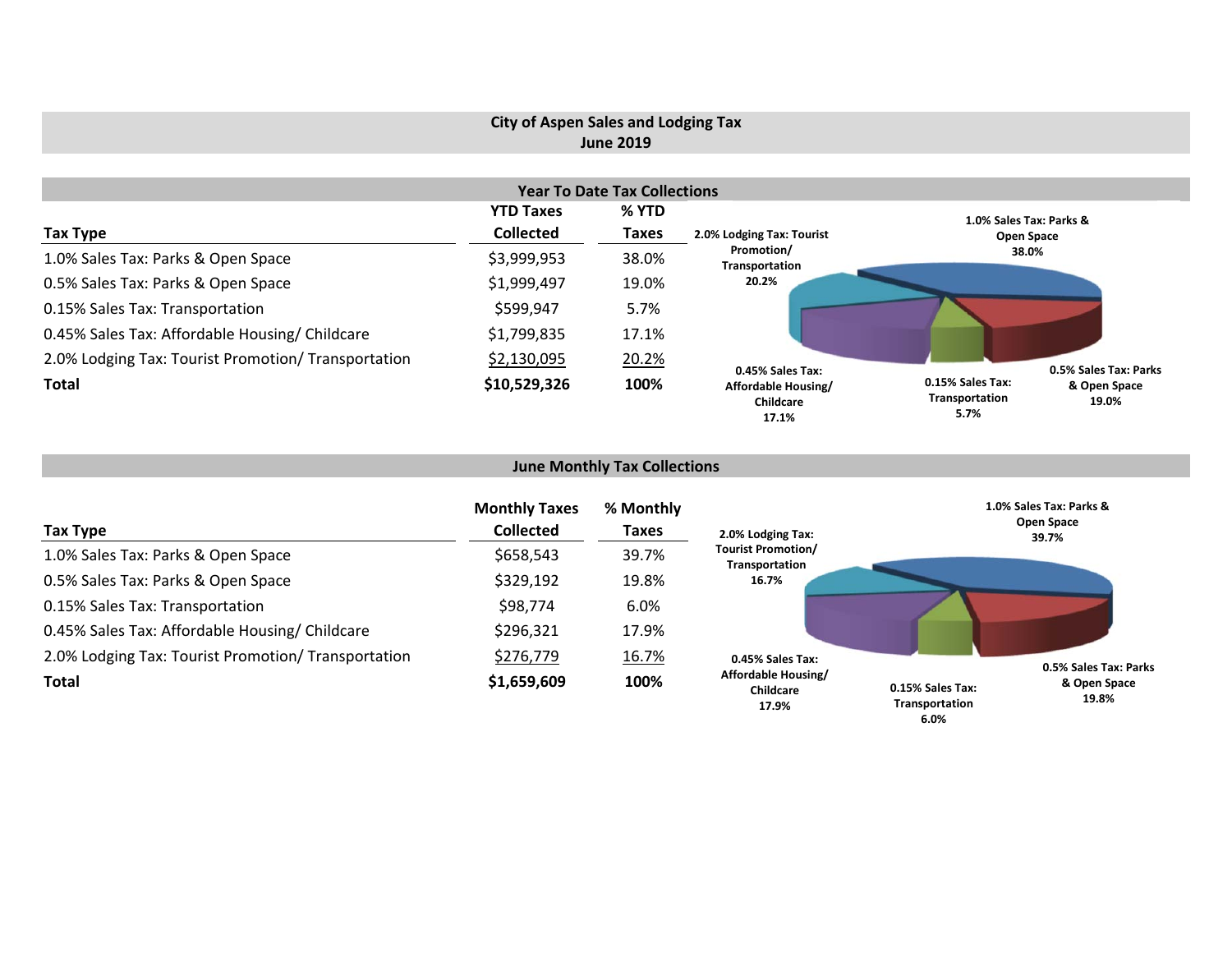#### **City of Aspen Sales Tax 2.1% June 2019**

| <b>Current Month Revenues are</b> | 1.8% | above last year's Monthly Revenues.             |
|-----------------------------------|------|-------------------------------------------------|
| <b>Year To Date Revenues are</b>  | 5.3% | above Year To Date Budgeted Revenues.           |
| <b>Year To Date Revenues are</b>  | 6.8% | above last year's Actual Year To Date Revenues. |

|              |               | 2019 Monthly Budget vs. 2019 Actual |          |               | 2019 YTD Budget vs. 2019 Actual |          |              | 2019 vs. 2018 |                 |          |
|--------------|---------------|-------------------------------------|----------|---------------|---------------------------------|----------|--------------|---------------|-----------------|----------|
| <b>Month</b> | <b>Budget</b> | Actual                              | Variance | <b>Budget</b> | Actual                          | Variance | 2018 Monthly | Variance      | <b>2018 YTD</b> | Variance |
| Jan          | \$1,833,300   | \$1,862,971                         | 1.6%     | \$1,833,300   | \$1,862,971                     | 1.6%     | \$1,791,890  | 4.0%          | \$1,791,890     | 4.0%     |
| Feb          | \$1,657,500   | \$1,737,770                         | 4.8%     | \$3,490,800   | \$3,600,741                     | 3.1%     | \$1,680,884  | 3.4%          | \$3,472,774     | 3.7%     |
| Mar          | \$1,896,300   | \$2,010,993                         | 6.0%     | \$5,387,100   | \$5,611,734                     | 4.2%     | \$1,796,680  | 11.9%         | \$5,269,454     | 6.5%     |
| Apr          | \$668,800     | \$757,958                           | 13.3%    | \$6,055,900   | \$6,369,692                     | 5.2%     | \$671,525    | 12.9%         | \$5,940,979     | 7.2%     |
| May          | \$558,000     | \$646,709                           | 15.9%    | \$6,613,900   | \$7,016,401                     | 6.1%     | \$565,343    | 14.4%         | \$6,506,322     | 7.8%     |
| June         | \$1,361,400   | \$1,382,830                         | 1.6%     | \$7,975,300   | \$8,399,231                     | 5.3%     | \$1,358,227  | 1.8%          | \$7,864,548     | 6.8%     |
| July         | \$1,761,200   |                                     |          | \$9,736,500   |                                 |          | \$1,752,198  |               | \$9,616,746     |          |
| Aug          | \$1,515,600   |                                     |          | \$11,252,100  |                                 |          | \$1,417,142  |               | \$11,033,889    |          |
| Sept         | \$1,238,100   |                                     |          | \$12,490,200  |                                 |          | \$1,240,888  |               | \$12,274,777    |          |
| Oct          | \$744,100     |                                     |          | \$13,234,300  |                                 |          | \$700,233    |               | \$12,975,009    |          |
| Nov          | \$644,900     |                                     |          | \$13,879,200  |                                 |          | \$623,611    |               | \$13,598,621    |          |
| Dec          | \$2,453,000   |                                     |          | \$16,332,200  |                                 |          | \$2,250,872  |               | \$15,849,493    |          |



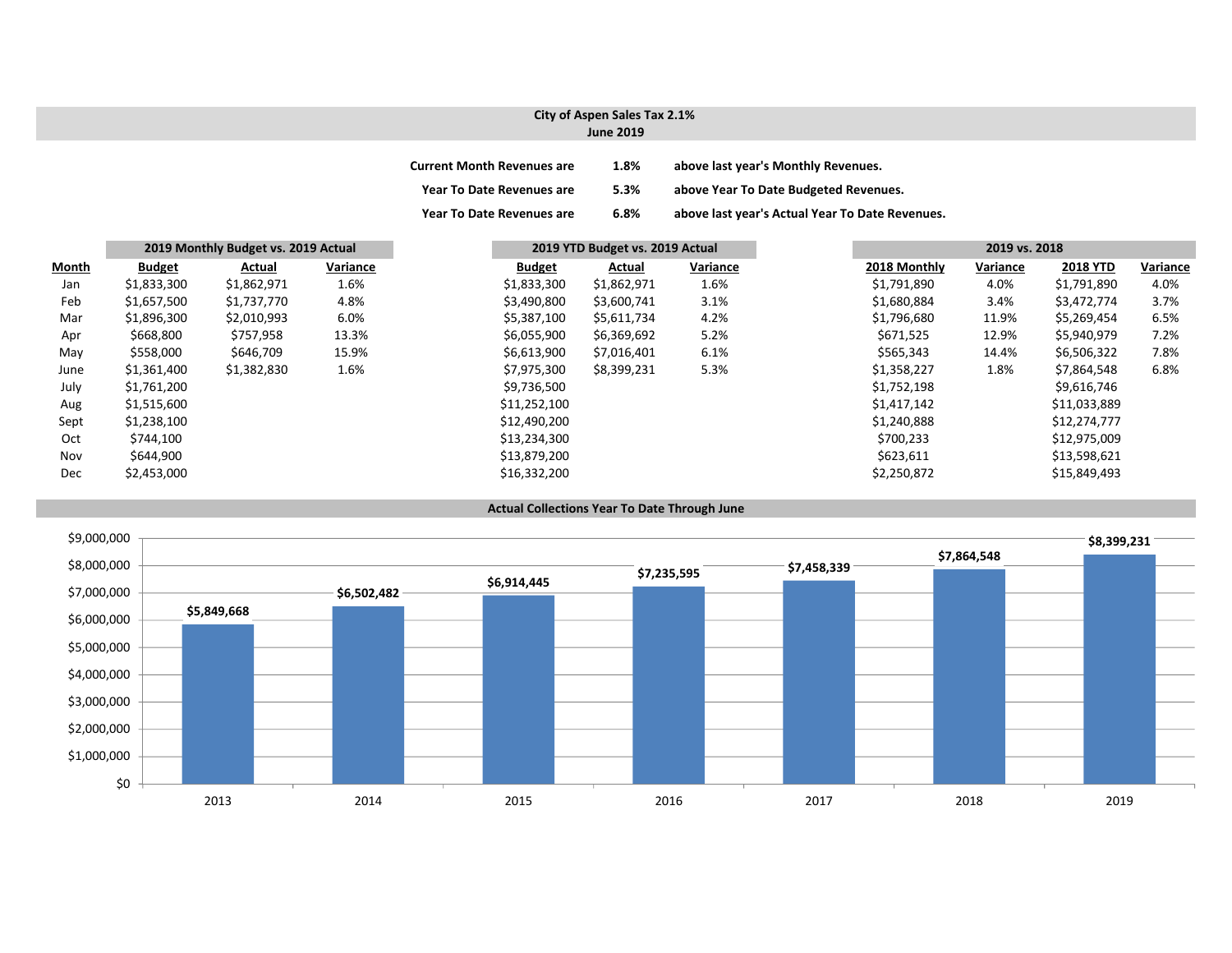# **City of Aspen Tourist Promotion 1.5% Lodging Tax (0.5% Rate for 2010 and Prior)**

**June 2019**

**Current Month Revenues are (1.8%) below last year's Monthly Revenues adjusted for rate increase.**

**Year To Date Revenues are 3.4% above Year To Date Budgeted Revenues.**

**Year To Date Revenues are 7.3% above last year's Actual Year To Date Revenues.**

|       | 2019 Monthly Budget vs. 2019 Actual |           |           | 2019 YTD Budget vs. 2019 Actual |             |          | 2019 vs. 2018 |           |                 |          |
|-------|-------------------------------------|-----------|-----------|---------------------------------|-------------|----------|---------------|-----------|-----------------|----------|
| Month | <b>Budget</b>                       | Actual    | Variance  | <b>Budget</b>                   | Actual      | Variance | 2018 Monthly  | Variance  | <b>2018 YTD</b> | Variance |
| Jan   | \$412,500                           | \$435,183 | 5.5%      | \$412,500                       | \$435,183   | 5.5%     | \$410,858     | 5.9%      | \$410,858       | 5.9%     |
| Feb   | \$390,000                           | \$386,172 | $(1.0\%)$ | \$802,500                       | \$821,355   | 2.3%     | \$363,636     | 6.2%      | \$774,494       | 6.1%     |
| Mar   | \$420,000                           | \$441,407 | 5.1%      | \$1,222,500                     | \$1,262,762 | 3.3%     | \$384,859     | 14.7%     | \$1,159,354     | 8.9%     |
| Apr   | \$60,000                            | \$72,042  | 20.1%     | \$1,282,500                     | \$1,334,804 | 4.1%     | \$62,085      | 16.0%     | \$1,221,438     | 9.3%     |
| May   | \$45,000                            | \$55,183  | 22.6%     | \$1,327,500                     | \$1,389,987 | 4.7%     | \$56,234      | $(1.9\%)$ | \$1,277,672     | 8.8%     |
| June  | \$217,500                           | \$207,585 | $(4.6\%)$ | \$1,545,000                     | \$1,597,572 | 3.4%     | \$211,315     | (1.8%)    | \$1,488,987     | 7.3%     |
| July  | \$300,000                           |           |           | \$1,845,000                     |             |          | \$305,931     |           | \$1,794,918     |          |
| Aug   | \$255,000                           |           |           | \$2,100,000                     |             |          | \$236,256     |           | \$2,031,175     |          |
| Sept  | \$157,500                           |           |           | \$2,257,500                     |             |          | \$162,465     |           | \$2,193,640     |          |
| Oct   | \$82,500                            |           |           | \$2,340,000                     |             |          | \$69,556      |           | \$2,263,197     |          |
| Nov   | \$60,000                            |           |           | \$2,400,000                     |             |          | \$62,907      |           | \$2,326,104     |          |
| Dec   | \$490,500                           |           |           | \$2,890,500                     |             |          | \$440,111     |           | \$2,766,215     |          |

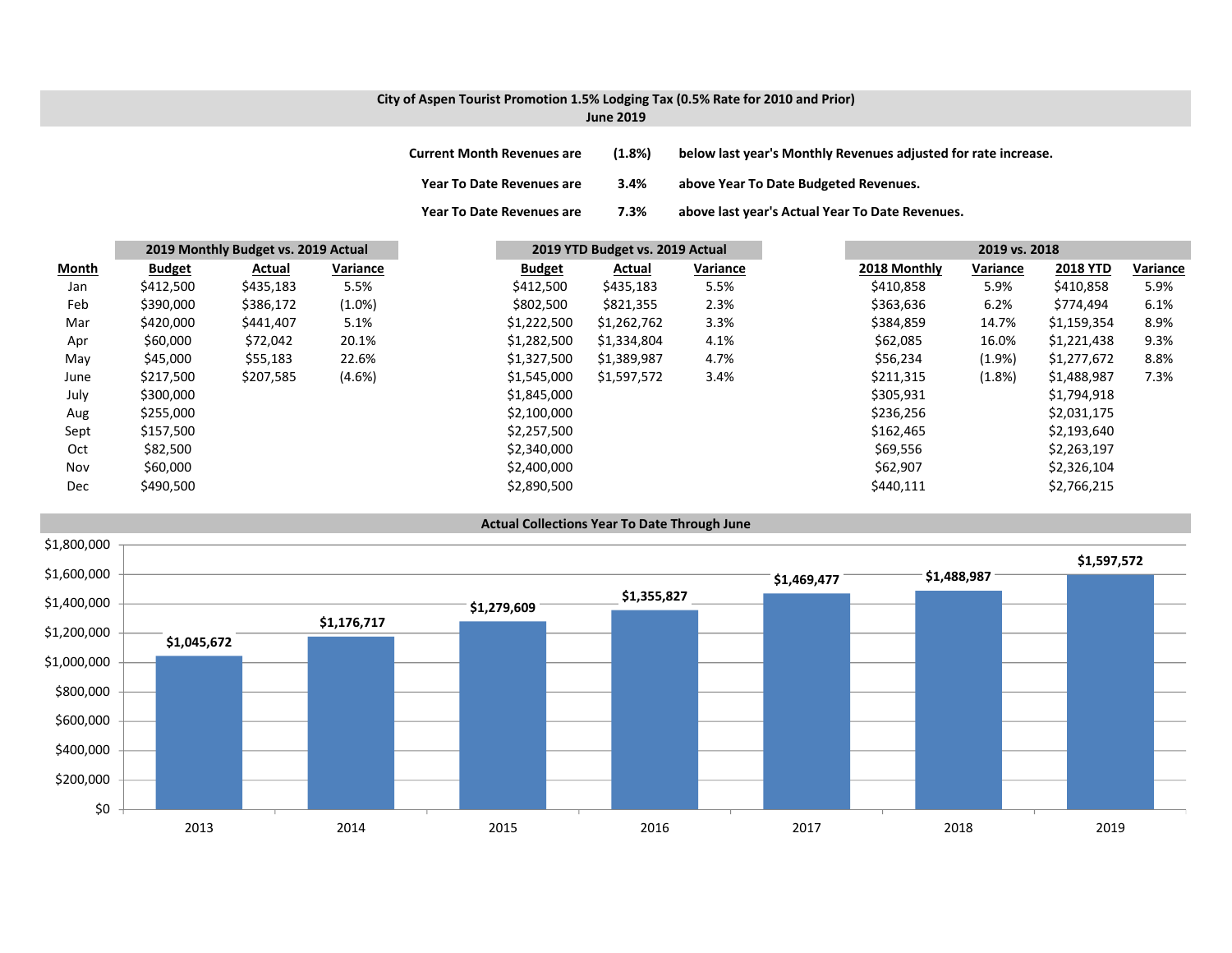#### **City of Aspen Transportation 0.5% Lodging Tax June 2019**

| <b>Current Month Revenues are</b> | $(1.8\%)$ | below last year's Monthly Revenues              |
|-----------------------------------|-----------|-------------------------------------------------|
| <b>Year To Date Revenues are</b>  | 3.4%      | above Year To Date Budgeted Revenues.           |
| <b>Year To Date Revenues are</b>  | 7.3%      | above last year's Actual Year To Date Revenues. |

|              |               | 2019 Monthly Budget vs. 2019 Actual |           |               | 2019 YTD Budget vs. 2019 Actual |          |              | 2019 vs. 2018 |                 |          |
|--------------|---------------|-------------------------------------|-----------|---------------|---------------------------------|----------|--------------|---------------|-----------------|----------|
| <u>Month</u> | <b>Budget</b> | Actual                              | Variance  | <b>Budget</b> | Actual                          | Variance | 2018 Monthly | Variance      | <b>2018 YTD</b> | Variance |
| Jan          | \$137,500     | \$145,061                           | 5.5%      | \$137,500     | \$145,061                       | 5.5%     | \$136,952    | 5.9%          | \$136,952       | 5.9%     |
| Feb          | \$130,000     | \$128,724                           | $(1.0\%)$ | \$267,500     | \$273,785                       | 2.3%     | \$121,212    | 6.2%          | \$258,164       | 6.1%     |
| Mar          | \$140,000     | \$147,136                           | 5.1%      | \$407,500     | \$420,920                       | 3.3%     | \$128,286    | 14.7%         | \$386,451       | 8.9%     |
| Apr          | \$20,000      | \$24,014                            | 20.1%     | \$427,500     | \$444,934                       | 4.1%     | \$20,695     | 16.0%         | \$407,145       | 9.3%     |
| May          | \$15,000      | \$18,394                            | 22.6%     | \$442,500     | \$463,328                       | 4.7%     | \$18,744     | $(1.9\%)$     | \$425,890       | 8.8%     |
| June         | \$72,500      | \$69,195                            | $(4.6\%)$ | \$515,000     | \$532,523                       | 3.4%     | \$70,438     | $(1.8\%)$     | \$496,328       | 7.3%     |
| July         | \$100,000     |                                     |           | \$615,000     |                                 |          | \$101,977    |               | \$598,305       |          |
| Aug          | \$85,000      |                                     |           | \$700,000     |                                 |          | \$78,752     |               | \$677,057       |          |
| Sept         | \$52,500      |                                     |           | \$752,500     |                                 |          | \$54,155     |               | \$731,212       |          |
| Oct          | \$27,500      |                                     |           | \$780,000     |                                 |          | \$23,185     |               | \$754,397       |          |
| Nov          | \$20,000      |                                     |           | \$800,000     |                                 |          | \$20,969     |               | \$775,366       |          |
| Dec          | \$163,500     |                                     |           | \$963,500     |                                 |          | \$146,704    |               | \$922,069       |          |

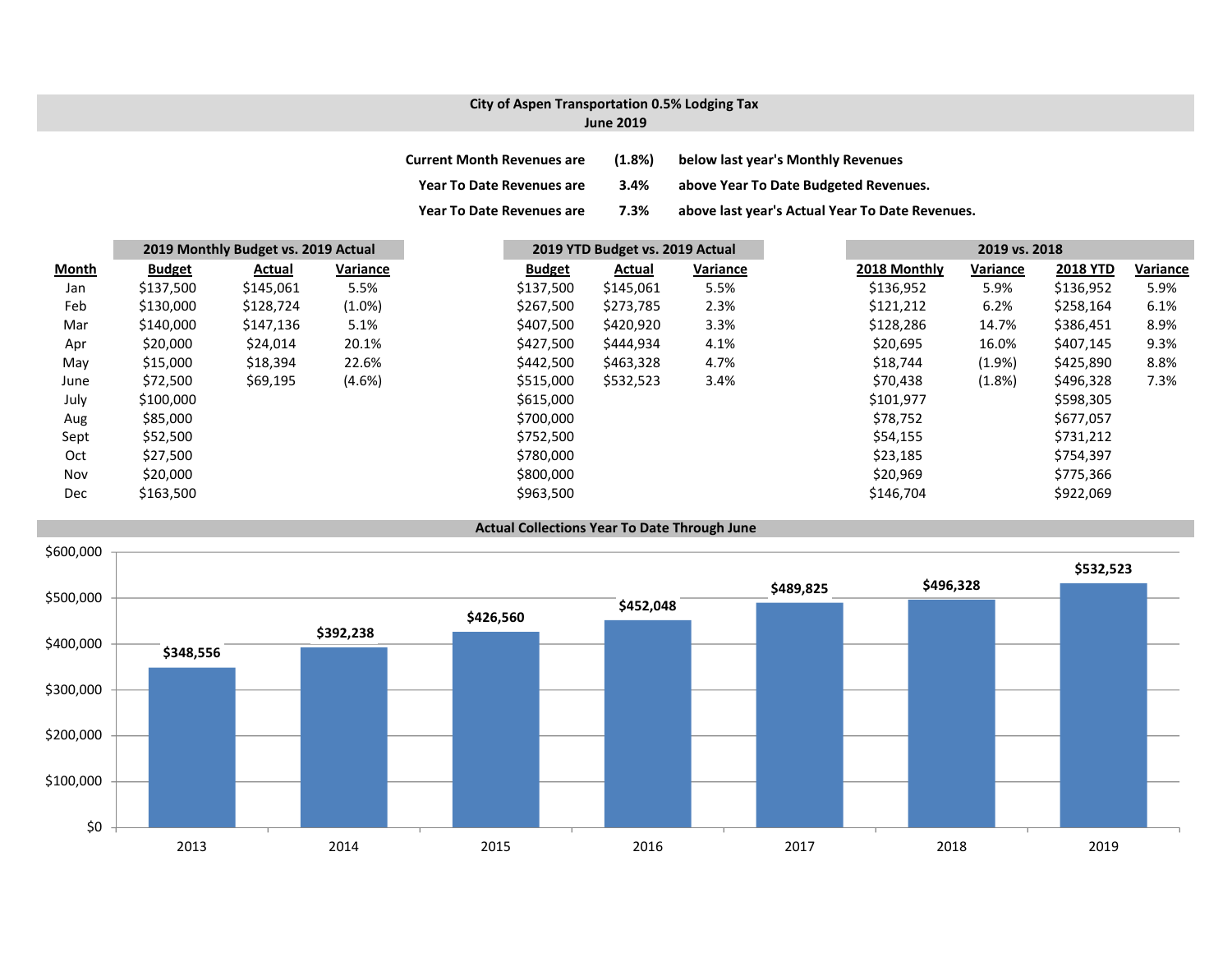#### **City of Aspen Portion of Pitkin County 3.6% Sales Tax May 2019**

| <b>Current Month Revenues are</b> | 18.5% | above last year's Monthly Revenues.             |
|-----------------------------------|-------|-------------------------------------------------|
| <b>Year To Date Revenues are</b>  | 12.2% | above Year To Date Budgeted Revenues.           |
| <b>Year To Date Revenues are</b>  | 14.6% | above last year's Actual Year To Date Revenues. |

|              |               | 2019 Monthly Budget vs. 2019 Actual |           |               | 2019 YTD Budget vs. 2019 Actual |          |              | 2019 vs. 2018 |                 |          |
|--------------|---------------|-------------------------------------|-----------|---------------|---------------------------------|----------|--------------|---------------|-----------------|----------|
| <b>Month</b> | <b>Budget</b> | Actual                              | Variance  | <b>Budget</b> | Actual                          | Variance | 2018 Monthly | Variance      | <b>2018 YTD</b> | Variance |
| Jan          | \$1,250,000   | \$1,332,368                         | 6.6%      | \$1,250,000   | \$1,332,368                     | 6.6%     | \$1,220,153  | 9.2%          | \$1,220,153     | 9.2%     |
| Feb          | \$1,197,000   | \$1,195,264                         | $(0.1\%)$ | \$2,447,000   | \$2,527,633                     | 3.3%     | \$1,148,144  | 4.1%          | \$2,368,297     | 6.7%     |
| Mar          | \$1,113,000   | \$1,460,126                         | 31.2%     | \$3,560,000   | \$3,987,758                     | 12.0%    | \$1,163,211  | 25.5%         | \$3,531,508     | 12.9%    |
| Apr          | \$530,000     | \$543,209                           | 2.5%      | \$4,090,000   | \$4,530,968                     | 10.8%    | \$434,940    | 24.9%         | \$3,966,448     | 14.2%    |
| May          | \$326,000     | \$423,901                           | 30.0%     | \$4,416,000   | \$4,954,869                     | 12.2%    | \$357,579    | 18.5%         | \$4,324,027     | 14.6%    |
| June         | \$720,000     |                                     |           | \$5,136,000   |                                 |          | \$739,053    |               | \$5,063,081     |          |
| July         | \$941,000     |                                     |           | \$6,077,000   |                                 |          | \$986,284    |               | \$6,049,364     |          |
| Aug          | \$921,000     |                                     |           | \$6,998,000   |                                 |          | \$825,032    |               | \$6,874,396     |          |
| Sept         | \$669,000     |                                     |           | \$7,667,000   |                                 |          | \$719,959    |               | \$7,594,355     |          |
| Oct          | \$420,000     |                                     |           | \$8,087,000   |                                 |          | \$448.290    |               | \$8,042,645     |          |
| Nov          | \$383,000     |                                     |           | \$8,470,000   |                                 |          | \$434,814    |               | \$8,477,459     |          |
| Dec          | \$1,369,000   |                                     |           | \$9,839,000   |                                 |          | \$1,315,025  |               | \$9,792,485     |          |

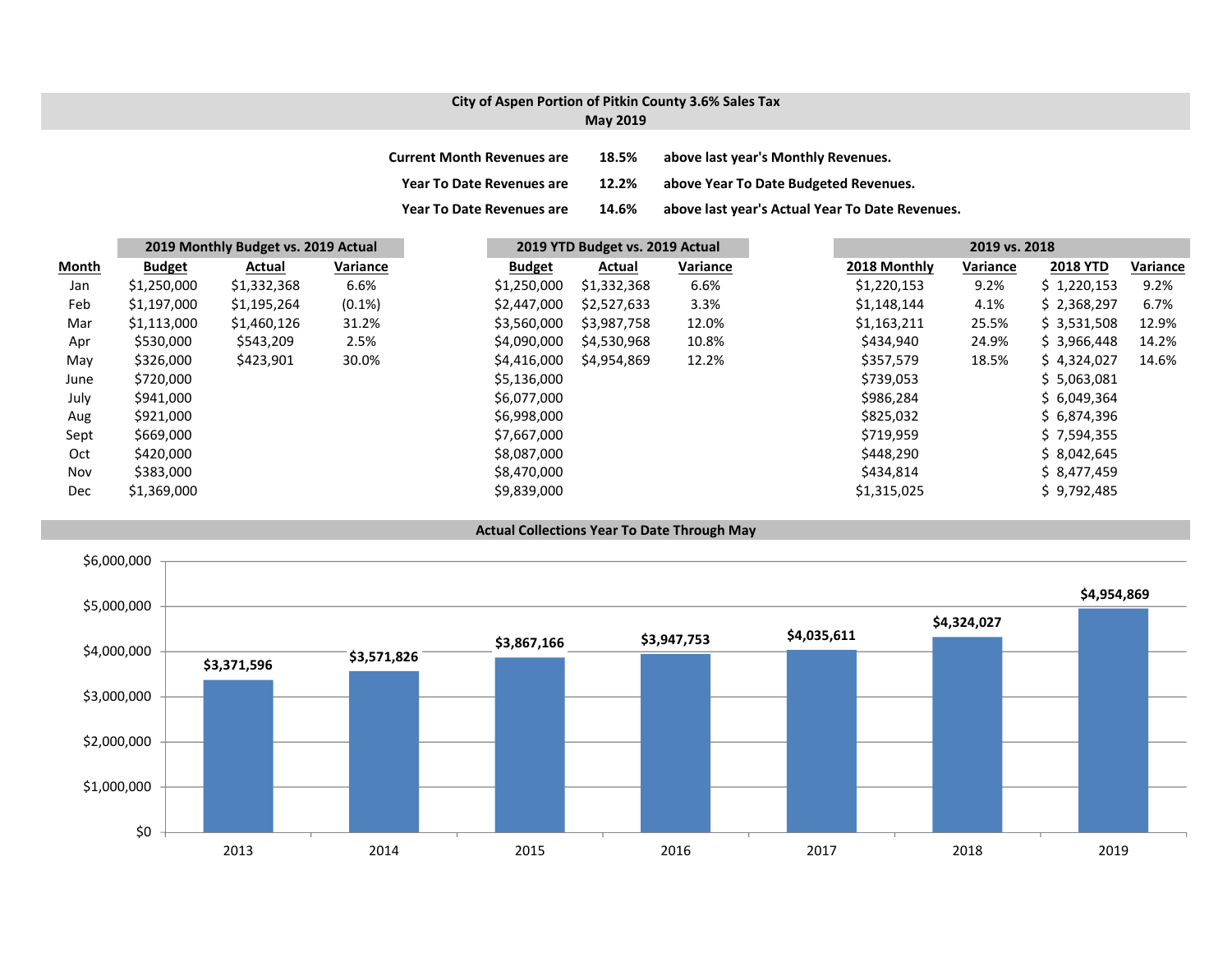## **Housing Real Estate Transfer Tax**

## **July 2019**

| <b>Current Month Revenues are</b> | (35.3%)   | below last year's Monthly Revenues.             |
|-----------------------------------|-----------|-------------------------------------------------|
| <b>Year To Date Revenues are</b>  | 18.8%     | above Year To Date Budgeted Revenues.           |
| <b>Year To Date Revenues are</b>  | $(8.4\%)$ | below last year's Actual Year To Date Revenues. |

|            |               | 2019 Monthly Budget vs. 2019 Actual |            |               | 2019 YTD Budget vs. 2019 Actual |          |  | 2019 vs. 2018 |            |                 |           |
|------------|---------------|-------------------------------------|------------|---------------|---------------------------------|----------|--|---------------|------------|-----------------|-----------|
| Month      | <b>Budget</b> | Actual                              | Variance   | <b>Budget</b> | Actual                          | Variance |  | 2018 Monthly  | Variance   | <b>2018 YTD</b> | Variance  |
| Jan        | \$460,700     | \$1,105,098                         | 139.9%     | \$460,700     | \$1,105,098                     | 139.9%   |  | \$784,556     | 40.9%      | \$784,556       | 40.9%     |
| Feb        | \$480,600     | \$204,130                           | (57.5%)    | \$941,300     | \$1,309,228                     | 39.1%    |  | \$882,743     | (76.9%)    | \$1,667,298     | (21.5%)   |
| Mar        | \$472,900     | \$892,017                           | 88.6%      | \$1,414,200   | \$2,201,245                     | 55.7%    |  | \$684,897     | 30.2%      | \$2,352,196     | (6.4% )   |
| Apr        | \$687,900     | \$543,187                           | (21.0%)    | \$2,102,100   | \$2,744,433                     | 30.6%    |  | \$425,425     | 27.7%      | \$2,777,621     | (1.2%)    |
| May        | \$634,300     | \$793,639                           | 25.1%      | \$2,736,400   | \$3,538,072                     | 29.3%    |  | \$1,030,447   | $(23.0\%)$ | \$3,808,068     | $(7.1\%)$ |
| June       | \$631,400     | \$728,690                           | 15.4%      | \$3,367,800   | \$4,266,762                     | 26.7%    |  | \$721,175     | 1.0%       | \$4,529,243     | (5.8%)    |
| July       | \$461,300     | \$281,210                           | $(39.0\%)$ | \$3,829,100   | \$4,547,972                     | 18.8%    |  | \$434,725     | (35.3%)    | \$4,963,968     | $(8.4\%)$ |
| Aug        | \$621,000     |                                     |            | \$4,450,100   |                                 |          |  | \$606,463     |            | \$5,570,431     |           |
| Sept       | \$874,800     |                                     |            | \$5,324,900   |                                 |          |  | \$1,186,295   |            | \$6,756,726     |           |
| Oct        | \$742,800     |                                     |            | \$6,067,700   |                                 |          |  | \$620,101     |            | \$7,376,826     |           |
| Nov        | \$501,400     |                                     |            | \$6,569,100   |                                 |          |  | \$848,699     |            | \$8,225,525     |           |
| <b>Dec</b> | \$610,900     |                                     |            | \$7,180,000   |                                 |          |  | \$671,236     |            | \$8,896,761     |           |
|            |               |                                     |            |               |                                 |          |  |               |            |                 |           |

## **Actual Collections Year To Date Through July**